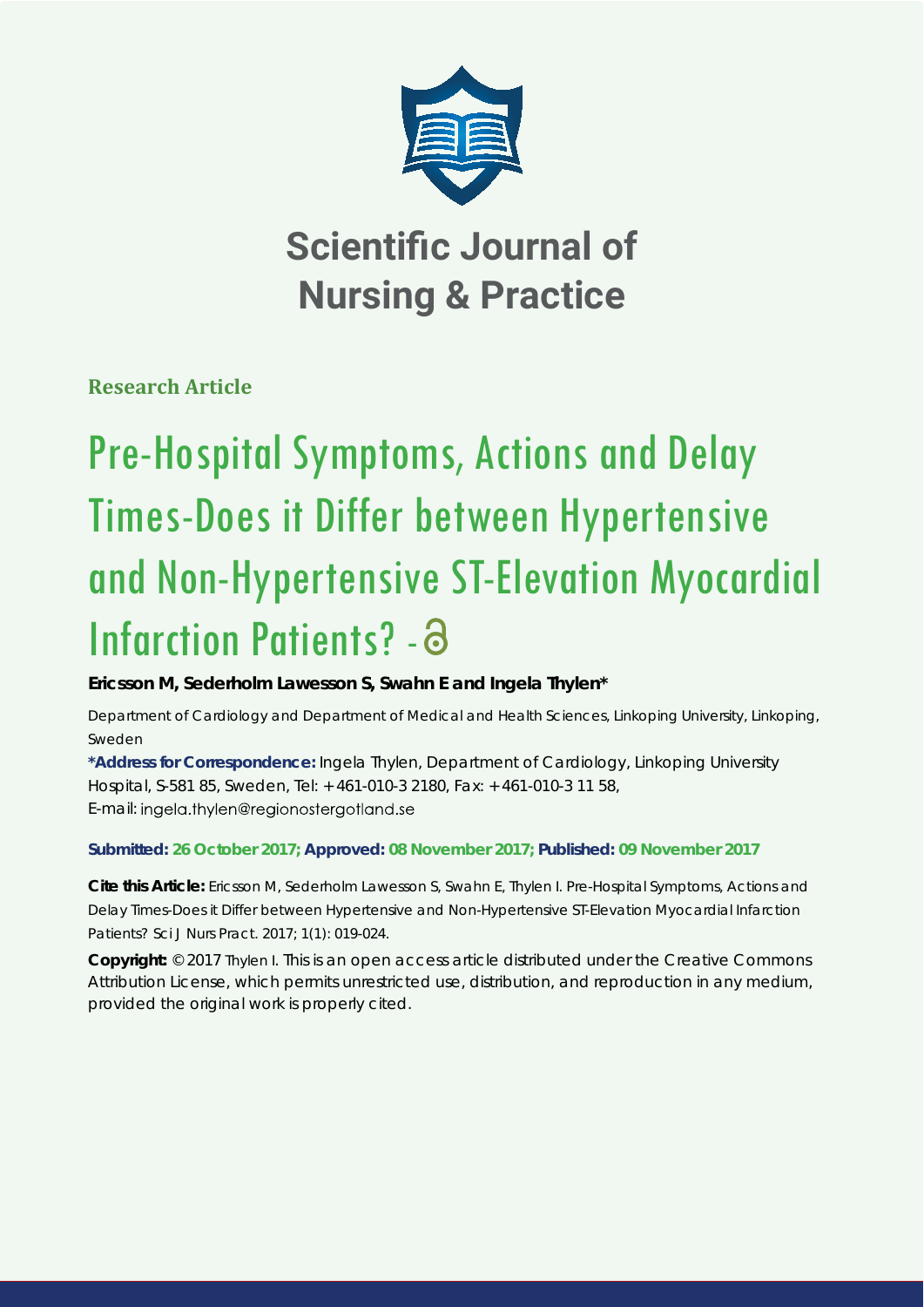# **INTRODUCTION**

It is well established that early revascularization is crucial for the prognosis when an individual is stricken by an acute myocardial infarction [MI] [1,2]. For the most deadly form of MI - ST-Elevation Myocardial Infarction [STEMI] - the mortality rates are non-linear and increase for every 30 minutes that elapse before these patients are treated [2]. Both American and European guidelines stipulate that it is essential to make every effort to minimize all time delays, especially within the first 2 hours after onset of symptoms, by the implementation of a system of MI care network [1,3]. A variety of factors have been associated with prolonged care seeking behavior, such as different sociodemographic, clinical, situational and psychological factors [4-8]. The pre-hospital action also depends on the individual's knowledge, beliefs and attitudes to symptoms [9-11]. Therefore, it is crucial that patients interpret symptoms correctly; otherwise this will impact care seeking behavior; jeopardizing early revascularization [5-11]. Specifically, older age, female gender and co-morbidities such as a medical history of diabetes and hypertension often excels in prolonged pre-hospital delay times [5-7,12-16]. Furthermore, research has shown that a history of hypertension has an influence in the outcome for MI patients; both inhospital and long term mortality has been shown to be associated with a greater risk for cardiac death both during the acute phase of the MI as well as post infarction when there is a history of hypertension [17-19]. However, no studies have primarily examined the influence of a medical history of hypertension and its impact on delay times from the patient's perspective. Since hypertension is prevalent in 31-59% of the patients in an MI population [17,20] it is important that healthcare professionals that meet these patients in the context of primary prevention, educate their patients about their increased risk of MI and how to recognize symptoms of an acute MI in order for them to act correctly. Therefore, this multicentre study was conducted with the purpose to examine prehospital symptoms, actions, and delay times in a STEMI population, and compare patients with or without a medical history of hypertension.

# **METHODS**

## **Study design**

This Swedish cross-sectional multicentre study (SymTime) used a descriptive and comparative design of self-reported data. We enrolled participants from five hospitals in Sweden: two university hospitals and three county hospitals. The hospitals were strategically selected based on a diverse geographic location and type of hospital. Data were collected in the Coronary Care Unit (CCU) in each participating hospital during November 2012 to January 2014.

## **Participants and procedures**

Eligible patients were designed to be consecutively included within 24 hours after being admitted to the CCU. The following inclusion criteria were used: (1) diagnosed with a STEMI, defined as ST-elevation on admission Electrocardiogram (ECG) and a diagnosis of acute MI at discharge according to ESC guidelines  $[3]$ ;  $(2)$  ability to fill in the questionnaire alone or with help from a healthcare professional; (3) willing to participate.

# **Data collection and instruments**

The staff nurse in charge obtained clinical data (e.g., information on diagnosis, co-morbidities) and First Medical Contact (FMC) from the medical records.

**Symptoms, actions and time-point measurements:** A previously validated self-administered questionnaire developed and tested in a Swedish chest pain population was used [21], with small changes and clarifications. The questionnaire covers 35 items; including (1) baseline characteristics, (2) symptoms, (3) course of events including multiple time point measurements and (4) description of transport mode.

Study definition for pre-hospital delay: Patient's pre-hospital delay was defined as the interval between "time-of-onset-ofsymptom" until "time-of-first-medical-contact" [3]. The transport time to hospital was not included in this interval. The shorter the time from symptom onset to reperfusion, the greater the patient will benefit. In this study, a delayed time was defined as  $> 1$  hour.

#### **Statistical analysis**

The material was analyzed both as a whole group and divided into two groups; hypertensive and non-hypertensive patients. The hypertensive diagnosis was assessed from medical records, documented prior to admittance. A descriptive analysis with frequencies and percentages was used to present patients' characteristics. Continuous variables were reported as mean ± Standard Deviation (SD) or median  $(Q_1; Q_3)$ . Bivariate comparisons between groups were made by chi-square test and two-tailed Student's t-test or Mann Whitney´s U test for non-normally distributed variables. Logistic regression analyses were used to adjust for age and gender when comparing symptom presentation between groups. In addition, hierarchical logistic regression analyses were conducted in order to determine predictors of delay (i.e., < 1hour or > 1hour) in hypertensive and non-hypertensive patients separately. Predictors used were socio-demographic- (i.e., age, gender, co-habiting status, educational level), co-morbidities (i.e., previous MI, heart failure), clinical- (i.e., symptomatology, symptom burden, interpretation of symptoms, pain intensity) and contextual factors (i.e., time of symptom onset, at home or not when falling ill). Independent variables in the regression models were chosen based on theoretical relevance from the literature. A *p*-value <.05 indicated statistical significance. Statistical analyses were performed using SPSS software, version 22.0 (SPSS Inc, Chicago, Ill) for Windows.

# **Ethical aspects**

Permission for the study was obtained from the regional Ethical Committee for Human Research in Linköping, Sweden (Dnr 2012/201-31), and complied with the Declaration of Helsinki [22]. Informed consent was obtained from the patients. They were informed about the study by the staff nurse both in writing and verbally. Patients were pain-free and hemodynamically stable when they were asked to participate.

## **RESULTS**

#### **Background Characteristics**

In total, 532 STEMI patients were included in the study, with 76% of the participants being male. The mean age of the overall sample was  $66 \pm 11$  years with a range of 31 to 95 years. We enrolled 265 hypertensive (50%) and 267 non-hypertensive patients (50%), with the groups differing on multiple characteristics. The hypertensive patients were significantly older than non-hypertensive patients, consisted of more women and they had a higher prevalence of a history of diabetes, angina pectoris, MI and atrial fibrillation, Table 1.

#### **Symptoms**

Bivariate comparison of symptom presentation and interpretation between hypertensive vs. non-hypertensive patients is presented in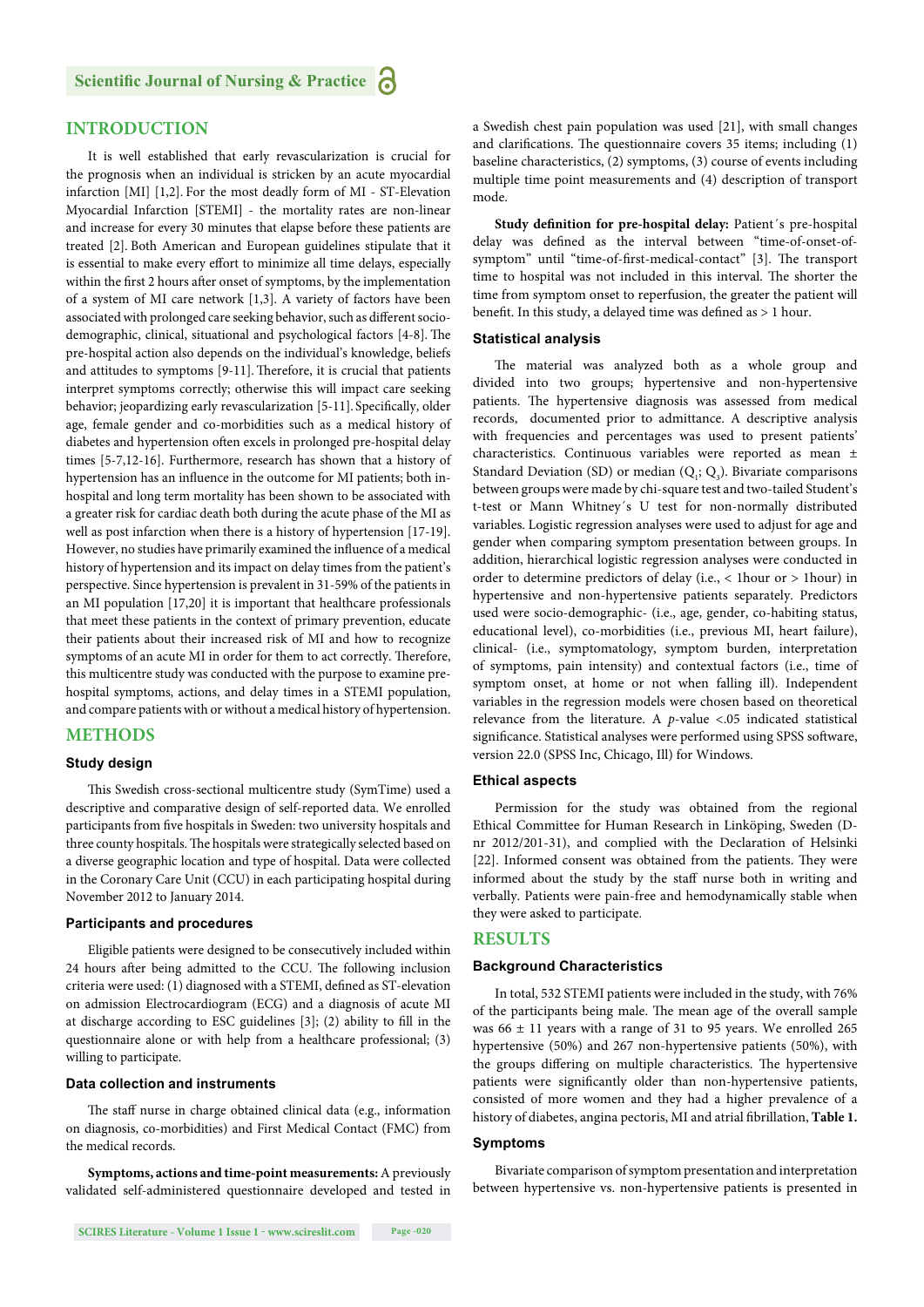Table 2. Hypertensive patients were less likely to experience pain/ discomfort in the chest compared to non-hypertensive patients (86% vs. 92%,  $p < .05$ ), but were more likely to experience pain/ discomfort in the back (19% vs. 13%,  $p < .05$ ). However, given the differences in background characteristics we performed a multiple logistic regression analysis adjusting for age and gender. After the adjustment, the differences were no longer statistical significant. No other differences in symptoms between groups were found. The patients experienced a symptom burden of  $5.3 \pm 2.5$  symptoms. The majority of the overall sample described the characteristics of their pain as pressing (40%), grinding (16%), or squeezing (13%) with no significant differences between the two groups.

With no difference between the two groups more than a third expressed symptoms as weakness (40%), nausea (34%), tiredness (34%) and shortness of breath (32%). One fourth of the sample described pre-syncope (26%). The pain was rated as  $6.8 \pm 2.0$  on a 0 - 10 point numeric rating scale (hypertensive 6.8 ± 2.1 vs. nonhypertensive patients  $6.9 \pm 1.9$ ,  $p = .038$ ). The most common description of the pain/discomfort experienced was uncomfortable (56%), worrying  $(43%)$  or tiresome  $(21%)$  feeling, with no significant differences between the two groups.

In total, 67% of the whole group interpreted the symptoms as originating from the heart with no significant differences between the two groups. Still with no significant statistical differences, the most common non-cardiac interpretation ( $n = 175$ ) was that symptoms originated from the stomach (31%), muscles (31%) or lungs (22%), Figure 1. Of those believing the symptoms were not heart related, the hypertensive group was more convinced that the symptoms were not originating from the heart compared to the non-hypertensive group (57% vs. 36%, respectively, *p* < .01).

#### **Pre-hospital actions**

The majority (71%) answered that they did not hesitate to seek medical care (hypertensive 69% vs. non-hypertensive patients 73%,  $p = .36$ ). The most common reason for not seeking medical care immediately was that they thought the symptoms would disappear  $(27%)$ , with no significant difference between the two groups (hypertensive 26% vs. non-hypertensive patients 27%, *p* = .98). Few patients, 8%, believed that the situation was not serious and therefore hesitated seeking medical care (hypertensive 8% vs. nonhypertensive patients 9%, *p* = .64). Only 19 patients performed self**Table 1:** Background characteristics for the total study group, and comparisons between the hypertensive and non-hypertensive group

| <b>Background Characteristics</b>                                                                                            |                               |                                                     |                                                    |         |  |  |  |
|------------------------------------------------------------------------------------------------------------------------------|-------------------------------|-----------------------------------------------------|----------------------------------------------------|---------|--|--|--|
|                                                                                                                              | Total group<br>$N = 532$<br>% | Hypertensive<br>group<br>$n = 265$<br>$\frac{0}{0}$ | Non-<br>Hypertensive<br>group<br>$n = 267$<br>$\%$ | p-value |  |  |  |
| Demographics                                                                                                                 |                               |                                                     |                                                    |         |  |  |  |
| Mean age (years) ‡                                                                                                           | $66 \pm 11$                   | $67 \pm 11$                                         | $64 \pm 11$                                        | < 0.01  |  |  |  |
| Gender, men                                                                                                                  | 76.3                          | 70.9                                                | 81.6                                               | < 0.01  |  |  |  |
| <b>Marital status</b>                                                                                                        |                               |                                                     |                                                    |         |  |  |  |
| Single                                                                                                                       | 22.9                          | 24.2                                                | 21.9                                               | .40     |  |  |  |
| <b>Educational level</b>                                                                                                     |                               |                                                     |                                                    |         |  |  |  |
| Compulsory school +                                                                                                          | 43.1                          | 43.8                                                | 42.1                                               | .26     |  |  |  |
| <b>Smoking habits</b>                                                                                                        |                               |                                                     |                                                    |         |  |  |  |
| Smoker                                                                                                                       | 23.6                          | 18.2                                                | 29.1                                               | < .01   |  |  |  |
| Clinical history                                                                                                             |                               |                                                     |                                                    |         |  |  |  |
| Diabetes mellitus                                                                                                            | 14.0                          | 24.5                                                | 3.4                                                | < 0.001 |  |  |  |
| Angina pectoris                                                                                                              | 13.4                          | 21.2                                                | 5.7                                                | < 0.001 |  |  |  |
| Myocardial infarction                                                                                                        | 13.4                          | 18.9                                                | 7.9                                                | < 0.01  |  |  |  |
| <b>Heart failure</b>                                                                                                         | 2.7                           | 3.9                                                 | 1.5                                                | .11     |  |  |  |
| Atrial fibrillation                                                                                                          | 5.0                           | 7.7                                                 | 2.3                                                | < 0.01  |  |  |  |
| $\ddagger$ Data are presented as mean $\pm$ standard deviation (SD) $\dagger$ with a total<br>education time $\leq 9$ years. |                               |                                                     |                                                    |         |  |  |  |

care (e.g., medications) before their FMC. Approximately half of the patients (51%) chose to contact the emergency service center [EMS] as their FMC when falling ill, with no significant differences between hypertensive vs. non-hypertensive patients (52% vs. 50%, respectively,  $p = .34$ ). The most common reasons for not contacting the EMS as a first action was "my way was quicker" (34%), "did not consider myself sick enough (28%), and "easier to take a taxi or be driven" (24%).

#### **Symptom onset to First Medical Contact**

Information on symptom onset to FMC was available in 445 patients, of those the median pre-hospital delay was 1:09 hours  $(Q<sub>1</sub>$ 0:30;  $Q_3$  2:51), with 56% delaying >1 hour from symptom-onsetto-FMC. The longest symptom-onset-to-FMC time was 90 hours. Symptom onset to FMC was 12 minutes longer for the hypertensive group compared to the non-hypertensive group; however this median difference was not significant. More specifically, the hypertensive group ( $n = 237$ ) had a median decision time of 1:15 hours ( $Q_1$  0:31;  $Q_3$  3:19) with 59% delaying > 1 hour from symptom onset to FMC, and for the non-hypertensive group ( $n = 239$ ) the median decision time was 1:03 hours ( $Q_1$  0:30;  $Q_3$  2:30) with 53% delaying > 1 hour

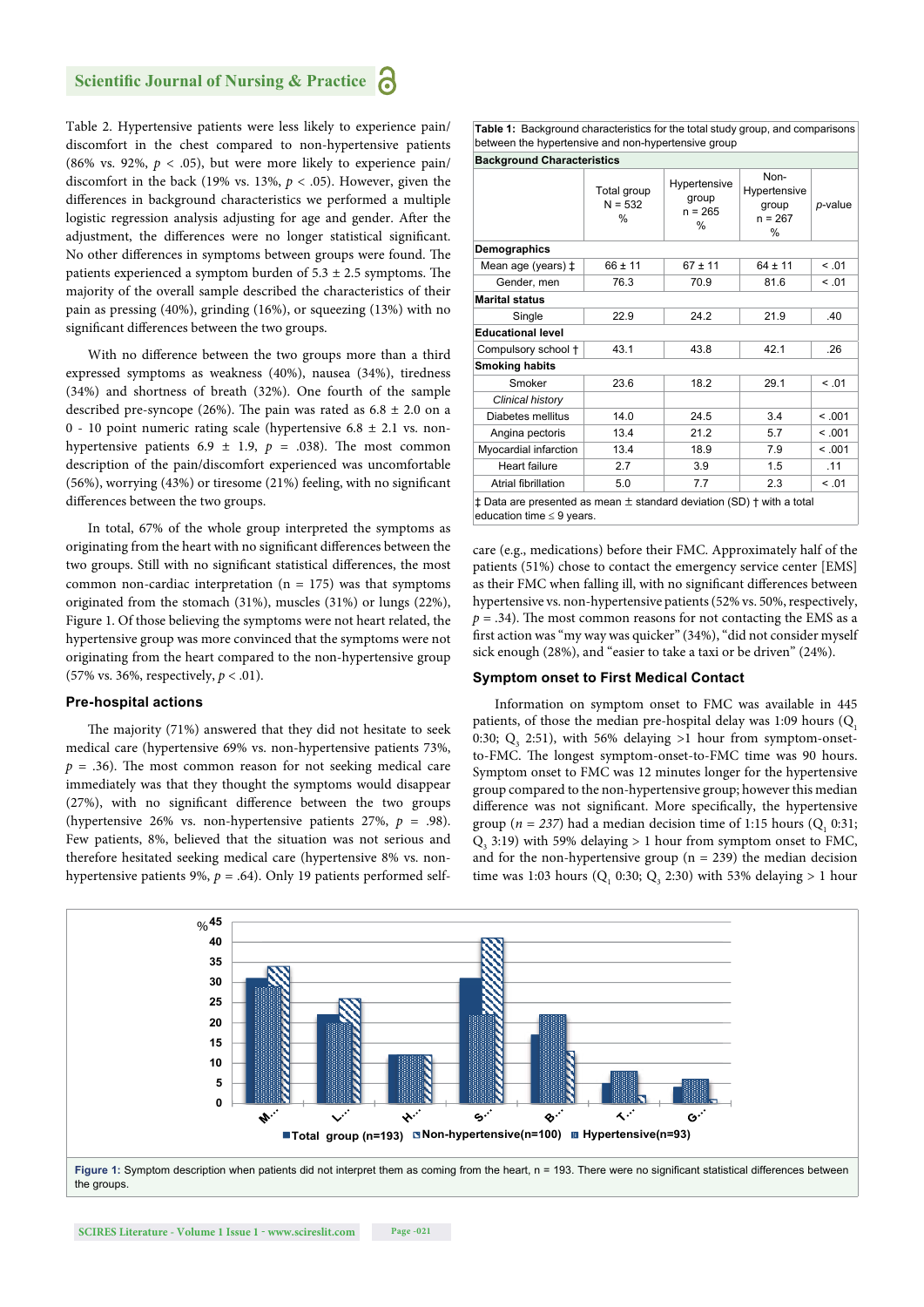from symptom onset to FMC ( $p = .24$ ). In total, 94% of the patients answered that they had previous knowledge - or had heard about fibrinolysis or primary PCI, with no statistically significant differences between the two groups (hypertensive 96% vs. non-hypertensive patients 92%, *p* = *.*11).

Among the hypertensive patients, symptom interpretation, experiencing cold sweat, or being at home when falling ill was the only significant predictors for delay in the regression model. More specifically, believing the symptoms were originating from the heart (OR .476, CI .261-.868, *p* < .01) and experiencing cold sweat (OR .458, CI .258-.814,  $p < .01$ ) were associated with shorter delay times, while being at home when falling ill (OR 2.294, CI 1.170-4.117, *p* < .01) was associated with longer delay times. Among the non-hypertensive patients, educational level was the only significant predictor in the model. More specifically, a lower educational level (i.e., compulsory

| Table 2: Symptom presentations and interpretations for the total study group,<br>and comparisons between the hypertensive and non-hypertensive group. |                                 |                                           |                                                       |         |  |  |  |  |
|-------------------------------------------------------------------------------------------------------------------------------------------------------|---------------------------------|-------------------------------------------|-------------------------------------------------------|---------|--|--|--|--|
| <b>Symptom presentation</b>                                                                                                                           |                                 |                                           |                                                       |         |  |  |  |  |
|                                                                                                                                                       | Total group<br>$N = 532$<br>(%) | Hypertensive<br>group<br>$n = 265$<br>(%) | Non-<br>Hypertensive<br>group<br>$n = 267$<br>$(\% )$ | p-value |  |  |  |  |
| Pain, discomfort or pressure in the                                                                                                                   |                                 |                                           |                                                       |         |  |  |  |  |
| Chest or thorax                                                                                                                                       | 88.7                            | 85.7                                      | 91.8                                                  | $-.05$  |  |  |  |  |
| Throat or neck                                                                                                                                        | 21.6                            | 20.8                                      | 22.5                                                  | .67     |  |  |  |  |
| Jaw or teeth                                                                                                                                          | 13.2                            | 15.8                                      | 10.5                                                  | .07     |  |  |  |  |
| <b>Back</b>                                                                                                                                           | 16.0                            | 19.2                                      | 12.7                                                  | < .05   |  |  |  |  |
| Stomach                                                                                                                                               | 8.1                             | 7.2                                       | 9.0                                                   | .52     |  |  |  |  |
| Shoulder                                                                                                                                              | 19.2                            | 22.3                                      | 16.1                                                  | .08     |  |  |  |  |
| Arm/hand                                                                                                                                              | 55.6                            | 54.0                                      | 57.3                                                  | .48     |  |  |  |  |
| left                                                                                                                                                  | 43.7                            | 45.8                                      | 41.7                                                  | .60     |  |  |  |  |
| right                                                                                                                                                 | 5.5                             | 7.0                                       | 4.0                                                   | .60     |  |  |  |  |
| both                                                                                                                                                  | 50.9                            | 47.2                                      | 54.3                                                  | .60     |  |  |  |  |
| Numbness arm/hand                                                                                                                                     | 29.5                            | 26.4                                      | 32.6                                                  | .13     |  |  |  |  |
|                                                                                                                                                       |                                 | Other symptoms                            |                                                       |         |  |  |  |  |
| <b>Tiredness</b>                                                                                                                                      | 33.5                            | 34.7                                      | 32.2                                                  | .58     |  |  |  |  |
| Weakness                                                                                                                                              | 39.7                            | 40.4                                      | 39.0                                                  | .79     |  |  |  |  |
| Shortness of breath                                                                                                                                   | 32.1                            | 32.8                                      | 31.5                                                  | .78     |  |  |  |  |
| Vertigo/pre-syncope                                                                                                                                   | 25.8                            | 27.9                                      | 23.6                                                  | .28     |  |  |  |  |
| Nausea                                                                                                                                                | 33.6                            | 31.7                                      | 35.6                                                  | .36     |  |  |  |  |
| Cold sweat                                                                                                                                            | 61.8                            | 60.4                                      | 63.3                                                  | .53     |  |  |  |  |
| Anxiety                                                                                                                                               | 11.8                            | 12.8                                      | 10.9                                                  | .50     |  |  |  |  |
| Fear                                                                                                                                                  | 20.3                            | 19.2                                      | 21.3                                                  | .59     |  |  |  |  |
| General sick feeling                                                                                                                                  | 15.6                            | 18.1                                      | 13.1                                                  | .12     |  |  |  |  |
| Other                                                                                                                                                 | 7.0                             | 5.7                                       | 8.2                                                   | .31     |  |  |  |  |
|                                                                                                                                                       |                                 | Characteristics of the pain               |                                                       |         |  |  |  |  |
| Squeezing                                                                                                                                             | 12.8                            | 13.3                                      | 12.3                                                  | .78     |  |  |  |  |
| Grinding                                                                                                                                              | 15.6                            | 15.5                                      | 15.7                                                  | 1.00    |  |  |  |  |
| <b>Burning</b>                                                                                                                                        | 7.1                             | 7.7                                       | 6.4                                                   | .59     |  |  |  |  |
| Sharp                                                                                                                                                 | 3.4                             | 4.7                                       | 2.1                                                   | .14     |  |  |  |  |
| Stinging                                                                                                                                              | 1.3                             | 0.9                                       | 1.7                                                   | .68     |  |  |  |  |
| Afflicting                                                                                                                                            | 3.6                             | 3.4                                       | 3.8                                                   | 1.00    |  |  |  |  |
| Pressing                                                                                                                                              | 40.0                            | 40.3                                      | 39.6                                                  | .92     |  |  |  |  |
| Sore                                                                                                                                                  | 2.1                             | 2.6                                       | 3.0                                                   | .77     |  |  |  |  |
| Cramping                                                                                                                                              | 10.7                            | 9.9                                       | 11.5                                                  | .65     |  |  |  |  |
| <b>Diffuse</b>                                                                                                                                        | 3.0                             | 2.1                                       | 3.8                                                   | .42     |  |  |  |  |
| Symptom burden <sup>a</sup>                                                                                                                           | $5.3 \pm 2.5$                   | $5.3 \pm 2.5$                             | $5.3 \pm 2.4$                                         | .85     |  |  |  |  |
| Pain intensity, numeric<br>rating scale <sup>a</sup>                                                                                                  | $6.8 \pm 2.0$                   | $6.8 \pm 2.1$                             | $6.9 \pm 1.9$                                         | .38     |  |  |  |  |
| Respondents had multiple choice alternatives a) mean and Standard Deviation<br>(SD), the scale range from 0-10                                        |                                 |                                           |                                                       |         |  |  |  |  |

**Table 3:** Hierarchical logistic regression performed to determine factors associated with pre-hospital delay  $> 1$  hour in hypertensive and nonhypertensive patients separately. Predictors used were socio-demographics, co-morbidities and clinical- and contextual factors. The table presents the final significant model

| Predictors of prehospital delay > 1<br>hour | <b>OR</b> | 95% CI        | p-value |  |  |  |  |
|---------------------------------------------|-----------|---------------|---------|--|--|--|--|
| Hypertensive patients, $n = 237$            |           |               |         |  |  |  |  |
| Symptoms originating from the heart,<br>yes | .476      | $.261 - .868$ | < 0.01  |  |  |  |  |
| Experiencing cold sweat, yes                | .458      | .258-814      | < 0.01  |  |  |  |  |
| Being at home when falling ill, yes         | 2.294     | 1.170-4.117   | < 0.01  |  |  |  |  |
| Non-hypertensive patients, $n = 239$        |           |               |         |  |  |  |  |
| Compulsory school, yes                      | 2.099     | 1.181-3.732   | < 0.01  |  |  |  |  |
| OR = Odds Ratio, CI = Confidence Interval.  |           |               |         |  |  |  |  |

school) was associated with longer delay times (OR 2.099, CI 1.181- 3.732, *p* < .01), Table 3.

# **DISCUSSION**

In this multicentre study, we found no significant differences in symptom presentation, ambulance utilization, or pre-hospital delay times between hypertensive and non-hypertensive STEMI patients. This implies that other factors than an underlying chronic disease, such as hypertension, may have stronger impact in the pre-hospital phase than age and gender [14-16,21,23], symptom interpretation [6- 10] and illness beliefs [24-26].

Even though we did not find any statistical differences in prehospital delay times between hypertensive and non-hypertensive patients in our STEMI population, the majority stated that they did not hesitate to seek medical attention immediately. Still, approximately half of the patients delayed more than one hour from symptom onset to their FMC, and though not statistically significant, we found that the hypertensive patients delayed 12 minutes longer compared with the non-hypertensive patients. Additionally, the patients delay time had a non-linear relation; the longer the patients delayed from onset of symptom to their FMC, the gap between the groups increased. Three quarters of the hypertensive group took their FMC within 3:19 hours while the analogous time window for the non-hypertensive patients was 2:30 hours. This is clinically important since every minute counts when it comes to saving heart muscle cells [1-3].

As well as in previous studies [4-8,21], and in clinical practice, we found that the predominant symptom was chest pain in the total group. The bivariate analyses showed that chest pain was less common in the hypertensive group. But when adjusted for age and gender the differences disappeared, which strengthen the fact that those characteristics are more important than the hypertensive diagnosis as such. The majority of the STEMI patients did also experience cold sweat and radiating pain to the  $arm(s)$  or hand(s), i.e., they had typical MI symptoms. However, only 67% interpreted the symptoms as originating from the heart, with the hypertensive patients being even more convinced that the symptoms were not heart related. We also found a high symptom burden in both the hypertensive as well as the non-hypertensive patients, describing more than five acute symptoms. Because it is a common misunderstanding that an MI should be presented with severe chest pain solely [6-10] the symptom burden found in our material may contribute to confuse the individual´s illness beliefs and contribute to prolonged patient delay.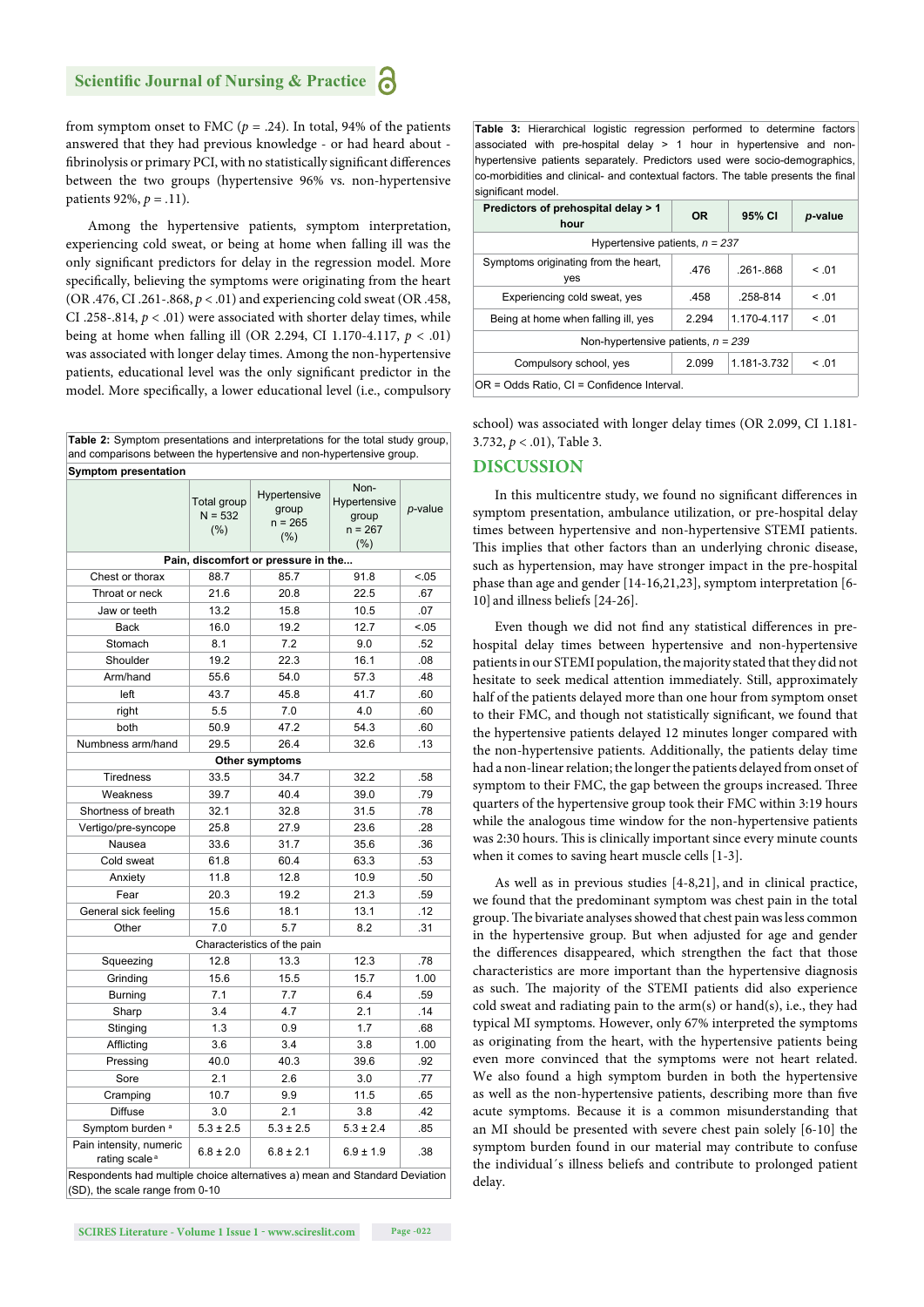These data implies that there is a mismatch in individuals' beliefs, attitudes [24-26] and interpretation of symptoms [6-8,10] when it comes to a pathophysiological understanding of an MI. Despite the known increased risk for cardiovascular disease in hypertensive patients, many hypertensive patients in our sample did not interpret the symptoms as originating from the heart; instead they believed that the symptoms came from the muscles, stomach, or lungs. Basic knowledge about how to decrease the muscle damage of the heart when falling ill in an acute MI was however high in our material, with 94% describing that they had heard about fibrinolysis or primary PCI. This is a promising finding, though an important limitation in the data is that the study did not describe the quality of this knowledge. One could believe that the hypertensive patients should have been even more knowledgeable because of their increased risk of suffering an MI, but our findings cannot support this assumption. However, awareness of MI as a hypertension complication has previously been described to be unsatisfactory recognized by about 85% of the participants in the 2014 Hypertension World day Campaign in Italy [27].

The majority of our patients stated that they took the symptoms seriously, but only half of the patients did contact the EMS as their first priority. The most common reason for not contacting the EMS as a first action was that "my way was quicker" with one third believing so. This statement was followed by that they did not consider themselves sick enough, and that it was easier to take a taxi or be driven. Similar findings were already presented a decade ago [28]. The low ambulance utilization as a first priority, and the reasons for not contacting the EMS found in our study, are still very alarming. This indicates the importance of continuously educating the public about when and why it is advisable and important to call for an ambulance One fifth of our STEMI patients also described fear when falling ill. Fear as a motivating factor has been previously discussed [26], but we did not find any shorter delay times in those experiencing fear.

Healthcare professionals need to better understand the patient's beliefs, feelings and coping strategies from a more in-depth perspective in order to guide the patient in taking a proper action if a recurrent MI occurs. A number of interventions in order to lessen the patients´ time delays and increase their use of ambulance transport have been tested, but with limited effect [29]. Despite these discouraging results, it is crucial to repeat those important efforts. A tailored education based on the patients pre-understanding and health literacy level should highlight the important and crucial facts that the acute risk in worsening the outcome when experiencing an MI is the patient him- or herself, with the acts and choices he or she performs. The patient must be taught that actions on health threat matters. Evidence-based patient education requires knowledgeable healthcare professionals with advanced communication skills and pedagogical competences [30]. Healthcare professionals meet hypertensive as well as non-hypertensive patients in different contexts in the healthcare system and this enables repeatedly face-to-face interventions over a long period of time. Appropriate knowledge in terms of long-time prognosis and the increased risk for coronary artery disease when suffering from hypertension, should be communicated to impact hypertensive patients in their decision making in a possible future MI event where every minute counts to reduce massive destruction of heart muscle cells.

# **STRENGTHS AND LIMITATIONS**

This study offers new insights about symptoms and actions in

the pre-hospital phase in patients with hypertension. The strength of this study is underscored by the inclusion of a large number of STEMI patients from five hospitals and from different areas of Sweden, adding to the external validity of our findings. Patients were included within 24 h after admission to hospital and the time limit was chosen to reduce the risk of recall bias. Using a validated questionnaire covering the most important aspects of patient delay was supplemented by a thorough analysis of objectively noted time points in the medical journals, including those from ambulance transports. This study also has several limitations. One limitation is that the questionnaire used is only validated in Swedish which can make it difficult to compare with other studies that have used other instruments. However, this was the only questionnaire available in Swedish at the time for the study. Although we aimed at including patients consecutively, some patients may have been missed due to heavy work load at the department etc. Unfortunately, log books were not kept at every hospital, which makes it difficult to retrospectively control for this. Lastly, this was a cross-sectional study and thus we can only report association rather than infer causation.

## **CONCLUSION**

Hypertensive and non-hypertensive patients did not differ in symptom presentation, ambulance utilization, or pre-hospital delay times when experiencing a STEMI. Chest pain was the predominant symptom, usually in combination with cold sweat and a radiating pain to the arm(s). However, a high symptom burden and a diversity of symptoms might have an impact on symptom interpretation. The majority took the symptoms seriously and stated that they did not hesitate to seek medical attention immediately. Still, only half of the patients did contact the ambulance services as their first priority and delayed more than one hour from symptom onset to their first medical contact. Focusing on educating hypertensive patients as a high-risk population, might be one effective strategy for the early diagnosis of coronary artery disease and prevention of an MI.

Further prospective studies are necessary to investigate the impact of primary preventive education, even though results of previous interventional studies have been limited. Targeting risk groups would be essential when educating in the utilization of the ambulance services and a prompt decision process, when experiencing an acute MI.

# **REFERENCES**

- 1. Gara PT, Kushner FD, Ascheim DD, Casey DE Jr, Chung MK, de Lemos JA, et al. 2013 ACCF/AHA Guidelines for the management of ST-elevation Myocardial infarction: A report from American College of Cardiology Foundation/American Heart association Task Force on Practice Guide lines. J Am Coll Cardiol. 2013; 61: 78-140. https://goo.gl/36Gz3Z
- 2. French WJ. Trends in acute myocardial infarction management: Use of the National Registry of Myocardial Infarction in quality improvement. Am J Cardiol. 2000; 85: 5-9. https://goo.gl/gBGdsf
- 3. Steg PG, James SK, Atar D, Badano LP, Blomstrom-Lundqvist C, Borger MA, et al. ESC Guidelines for the management of acute myocardial infarction in patients presenting with ST-segment elevation The Task Force on the management of ST-segment elevation acute myocardial infarction of the European Society of Cardiology. Eur Heart J. 2012; 33: 2569-2619. https://goo.gl/eMaKpt
- 4. Kirchberger I, Heier M, Wende R, Wolfgang VS, Christa M. The patient s interpretation of myocardial infarction symptoms and its role in the decision process to seek treatment the MONIKA/KORA Myocardial infarction Registry. Clin Res Cardiol. 2012; 101: 909-916. https://goo.gl/v7z27C